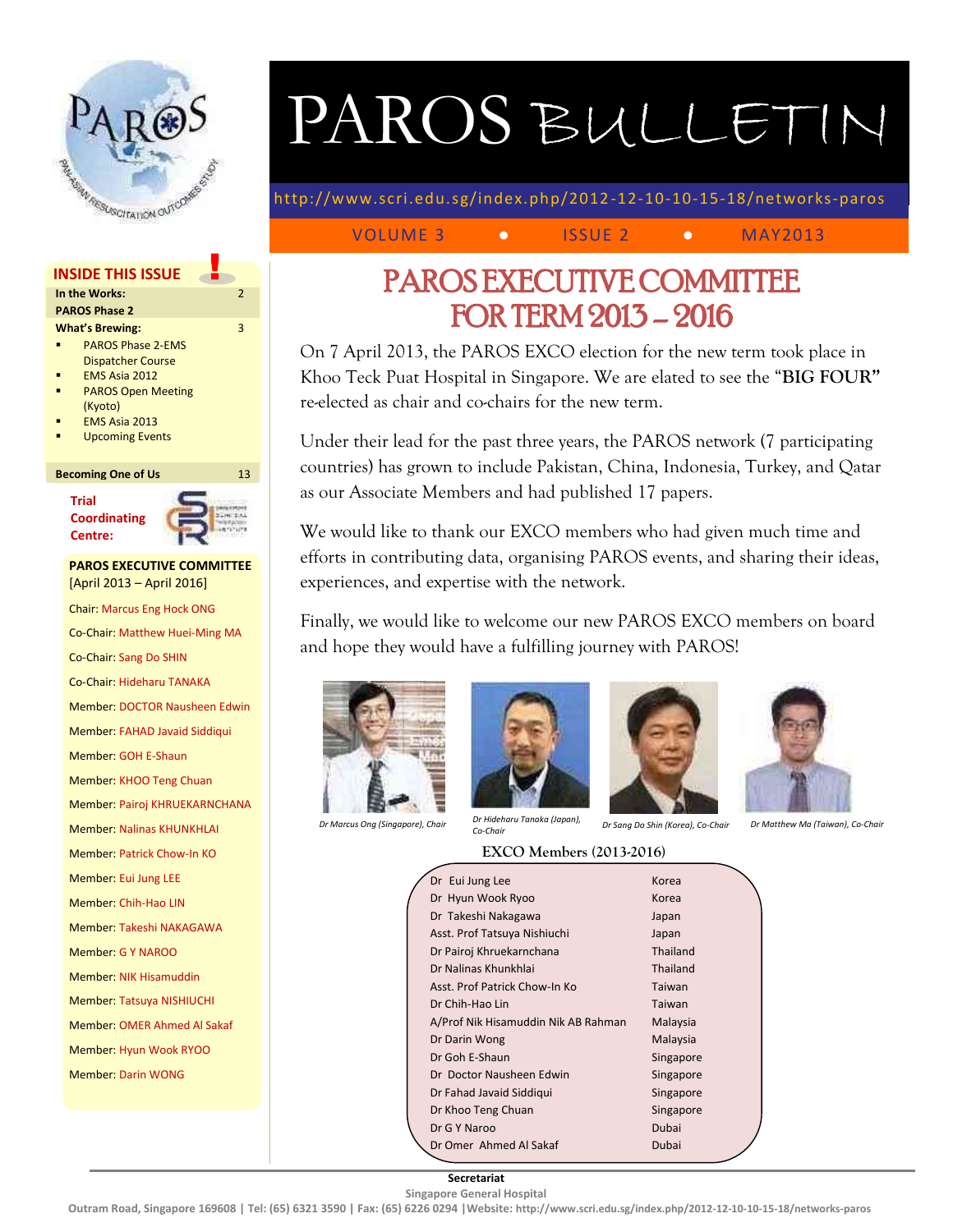

## IN THE WORKS... PAROS PHASE 2



Survival of Out-of-Hospital cardiac arrest (OHCA) patients requires a coordinated set of actions termed the "Chain of Survival." The Chain of Survival includes immediate recognition of cardiac arrest and activation of the emergency response system, early cardiopulmonary resuscitation (CPR), rapid defibrillation, effective advanced life support and integrated post– cardiac arrest care.

Unfortunately, bystander CPR rates in Asia are generally low, and range from 1.7 to 20.6%.

In recent years, Dispatcher-Assisted CPR (DA-CPR) has emerged as a potentially cost-effective intervention to increase bystander CPR and survival from OHCA. When a bystander calls the emergency medical response number to request for help, this creates an opportunity for early identification of OHCA and provision of bystander CPR.

In PAROS 2, we aim to improve OHCA survival by increasing the bystander CPR rates in the Asia-Pacific through the implementation of DA-CPR.

Participating sites will choose between three types of intervention based on the capability of their Dispatch Centres:

- I. Basic Level DA-CPR
	- DA-CPR protocol
	- Training program
- II. Comprehensive Level DA-CPR
	- DA-CPR protocol
	- Training program
	- Quality measurement tool
	- Quality Improvement Program
	- Community Education Program

III. Collection of OHCA data only

PAROS 2 will collaborate with Cardiac Arrest Registry to Enhance Survival (CARES) and the Arizona State - Save Hearts in Arizona Registry and Education (SHARE) program. PAROS 2 is expected to launch at the end of 2013.



*Photo from Dr Ng Yih Yng*

"In recent years,<br>Dispatcher-Assisted<br>CPR has emerged as<br>a potentially cost-<br>effective intervention<br>to increase bystander<br>CPR and survival<br>from OHCA." *"*In recent years, Dispatcher-Assisted CPR has emerged as a potentially costeffective intervention to increase bystander CPR and survival from OHCA.*"* 



**Outram Road, Singapore 169608 | Tel: (65) 6321 3590 | Fax: (65) 6226 0294 |Website: http://www.scri.edu.sg/index.php/2012-12-10-10-15-18/networks-paros**

**2**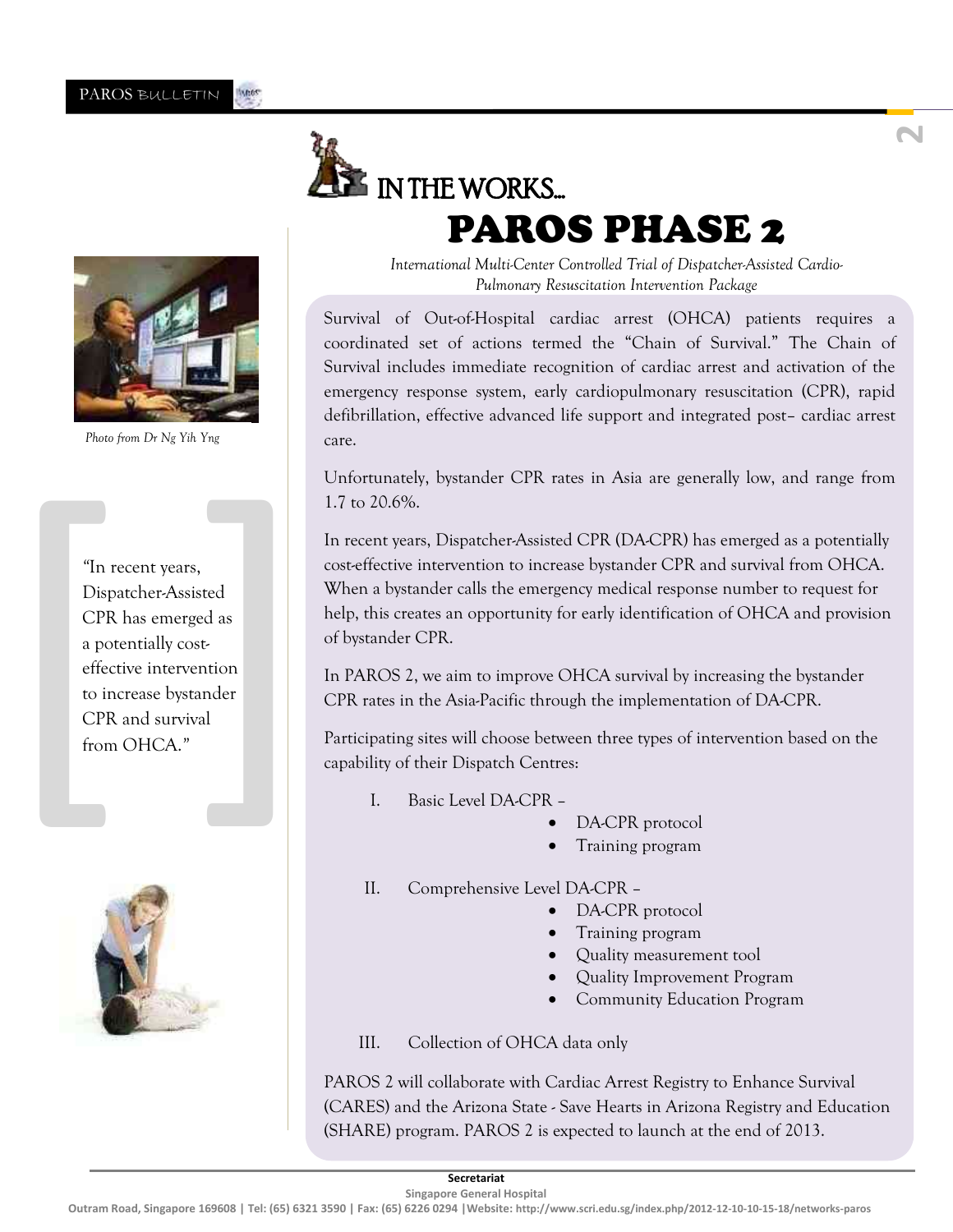## EMS Dispatcher Training Course

Part of the PAROS 2 implementation package includes a training program. The EMS Dispatcher course is one component of the training program.

The EMS Dispatcher course was developed in collaboration with PAROS, CARES (A/Prof Bryan McNally) and SHARE (Prof Bentley Bobrow, Micah Panczyk), and was first piloted in Korea in September 2012.

The course was subsequently launched in Singapore in April 2013. It was attended by both local and overseas dispatchers, supervisors, and EMS directors, from the Singapore Civil Defence Force (SCDF), Taiwan, Philippines, Hong Kong, Malaysia, Japan, Korea, Thailand, Indonesia, etc.

EMS experts such as Prof Bobrow, Dr Ng Yih Yng, A/Prof Bryan McNally, Dr Benjamin Leong, Prof Hideharu Tanaka, A/Prof Marcus Ong, Jerry Overton, Dr Kyoung Jun Song, and Micah Panczyk gave lectures and facilitated the 1-day course.

With the help from Laerdal (Helge Myklebust, Tonje Birkenes) and SCDF staff (Siti Zarinah, Siti Suhaila, Lelawaty Abdullah), an engaging role-play session whereby participants played the parts of dispatchers and bystanders was conducted. Participants learnt how to perform telephone CPR clearly and calmly in a fun environment. Through the role-play, participants were given the chance to understand first-hand how a caller, with no CPR skills, feels when attending to a sudden cardiac arrest patient.

The EMS experts also engaged participants in stimulating discussions on quality improvement tools, the different types of telephone-CPR protocols used in each country, how different EMS system process emergency calls, etc.

Based on the feedback from participants, most felt that the course was beneficial to their careers and also gave them ideas on how to further improve their work processes.

The EMS Dispatcher course will be conducted annually in various countries as part of the PAROS 2 initiative.

Lecture notes from the course can be downloaded from:

http://www.scri.edu.sg/index.php/2012-12-10-10-15-18/networks-paros

under the "**Presentation**s" tab.

**3**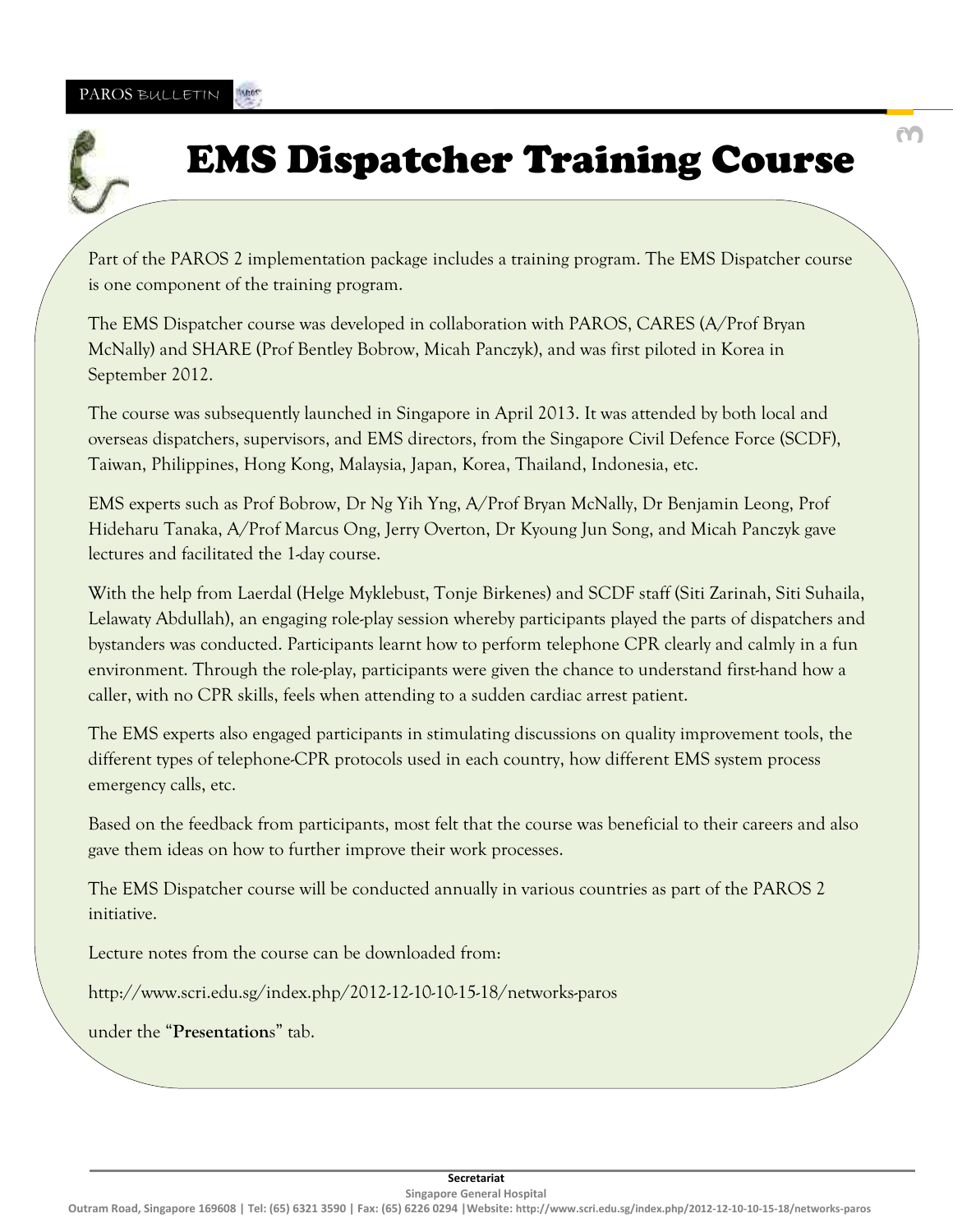#### PAROS BULLETIN Where.



*Dr Ng Yih Yng, course director, giving an overview on EMS* 



**4**

*Prof Bobrow giving a lecture on " Importance of CPR, Recognition of Cardiac Arrest over the telephone" [Photo courtesy of Helge Myklebust]*





*Participants engaging in dispatcher-caller role play. [Photos courtesy of Helge Myklebust]*



*Group discussion on telephone CPR led by our EMS experts, Prof Tanaka (pictured in left photo, in black) and Dr Benjamin Leong (pictured in right photo, in white). [Photos courtesy of Helge Myklebust]*

### **Secretariat**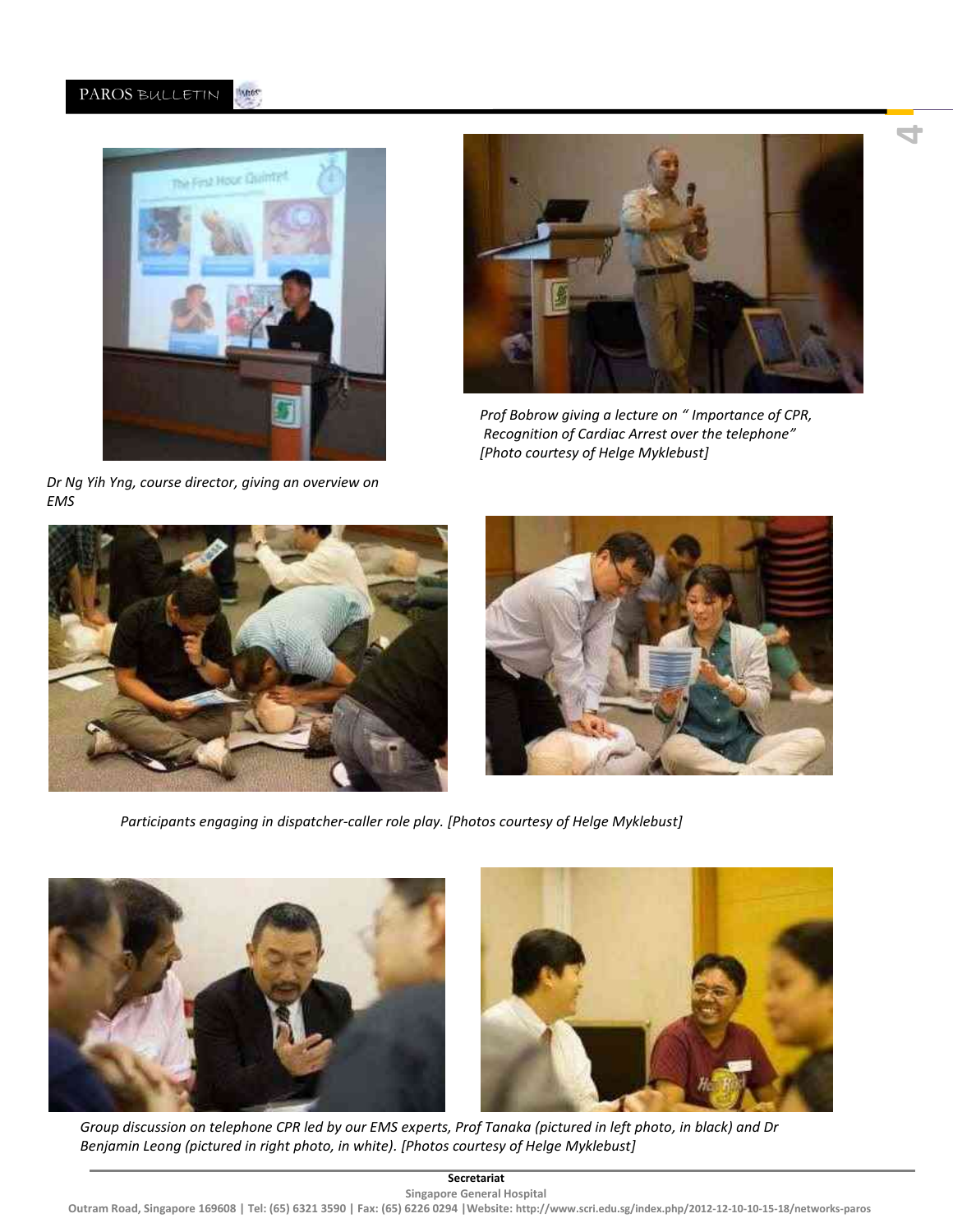

*Participants from Day 1 of the EMS Dispatcher Course*



*Participants from Day 2 of the EMS Dispatcher Course*

**5**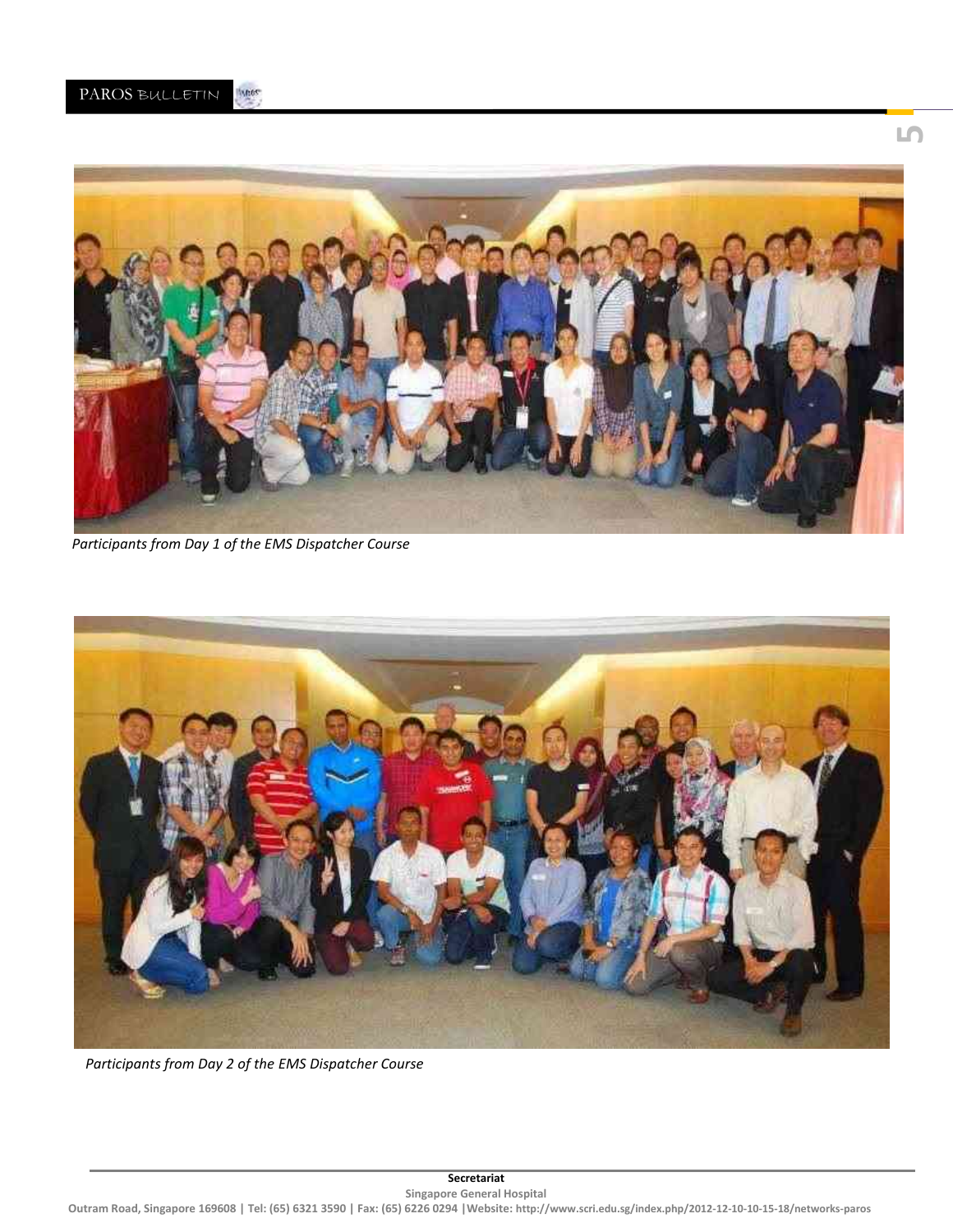







*PAROS EXCO Meeting*



*EMS Asia 2012 Faculty Dinner*

EMS Asia 2012 is the very first conference organised by the Asian EMS Council, in collaboration with St John Ambulance of Malaysia and Penang General Hospital. Dr Teo Aik Howe, one of the Asian EMS Council's members, was the chair of the organising committee of this event.

The conference theme was "Safety and Quality in Pre-Hospital Care". More than 50 international and local speakers made up the faculty of the conference. Many of these speakers include our PAROS members e.g. A/Prof Marcus Ong, Prof Tanaka, Dr Nishiuchi, Dr Nalinas, Dr Naroo, Dr Sarah Karim, etc. For more coverage on the EMS Asia 2012, please refer to the Asian EMS Council's webpage: [http://www.emsasia.org](http://www.emsasia.org/) under "**Past Conferences"**.



*Asian EMS Council Regional Chapter Meeting*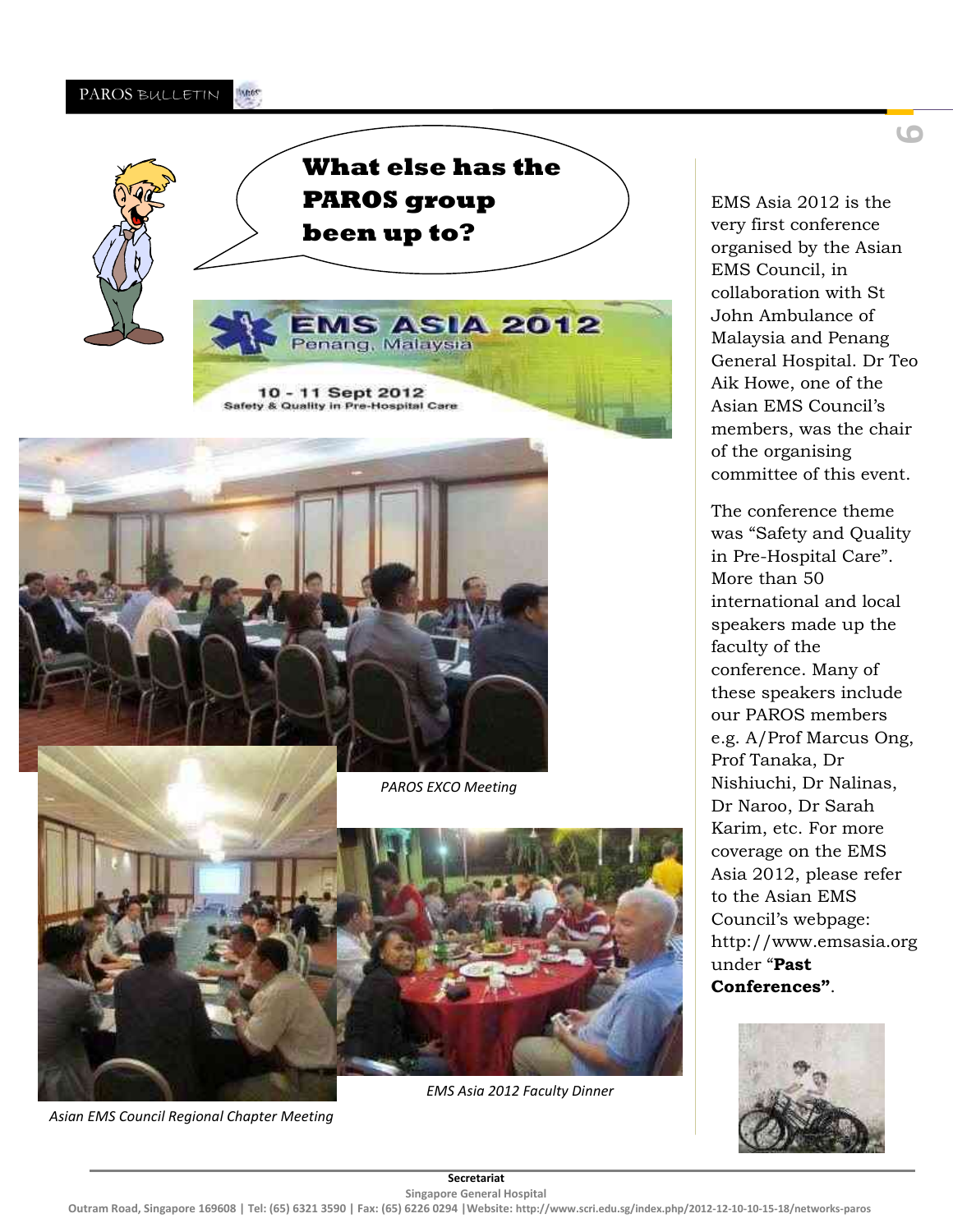## Autumn in Kyoto – November 2012

**7**



On 13 November 2012, the PAROS Open and EXCO meetings were held in beautiful Kyoto. The PAROS Open Meeting was chaired by Dr Tatsuya Nishiuchi from Osaka City University, Japan. The meetings were held in conjunction with the 40th Annual Meeting of the Japanese Association for Acute Medicine.

The PAROS Open Meeting was attended by more than 50 participants with educational lectures given by Prof Bentley Bobrow and A/Prof Ritu Sahni (Adjunct Associate Professor, Oregon Health & Sciences University).

Nine abstracts were selected for Oral and Poster presentations during the Open Meeting. The winners for the abstract session were:

### **Oral**

**1st prize:** Dr Kwangsoo Bae "Dispatcher-Assisted Bystander Cardiopulmonary Resuscitation in A Metropolitan City: A Before-And-After Population Study"

2nd prize: Dr Goh E-Shaun "Effect of Location of Out-Of-Hospital Cardiac Arrest on Survival Outcomes"

**3rd prize:** Mr Soh Gotoh "Effect on Chest Compressions during Traveling Curve of the Ambulance"

**Best Poster**: Nur Diana Zakaria "Implications for Public Access Defibrillation Placement by Out Of Hospital Cardiac Arrest Occurrence in Singapore"

Three of our PAROS general members also presented their study proposals. These were subsequently approved by the EXCO.

### **PAROS Study Proposals**

- 1. Dr Ng Yih Yng: "To characterize the differences in Dispatcher CPR rates amongst various PAROS countries and survey the differences amongst the Dispatchers in terms of training, operations and management practices"
- 2. Dr Taku Iwami: "Asian variation of bystander-initiated cardiopulmonary resuscitation for patients with out-of-hospital cardiac arrest"
- 3. Dr Won-Chul Cha: "The optimal field resuscitation time for survival of OHCA in ambulance-CPR system"
- 4. Dr Won-Chul Cha: "Developing and validating survival prediction model for Asian OHCA victims"

**Secretariat Singapore General Hospital**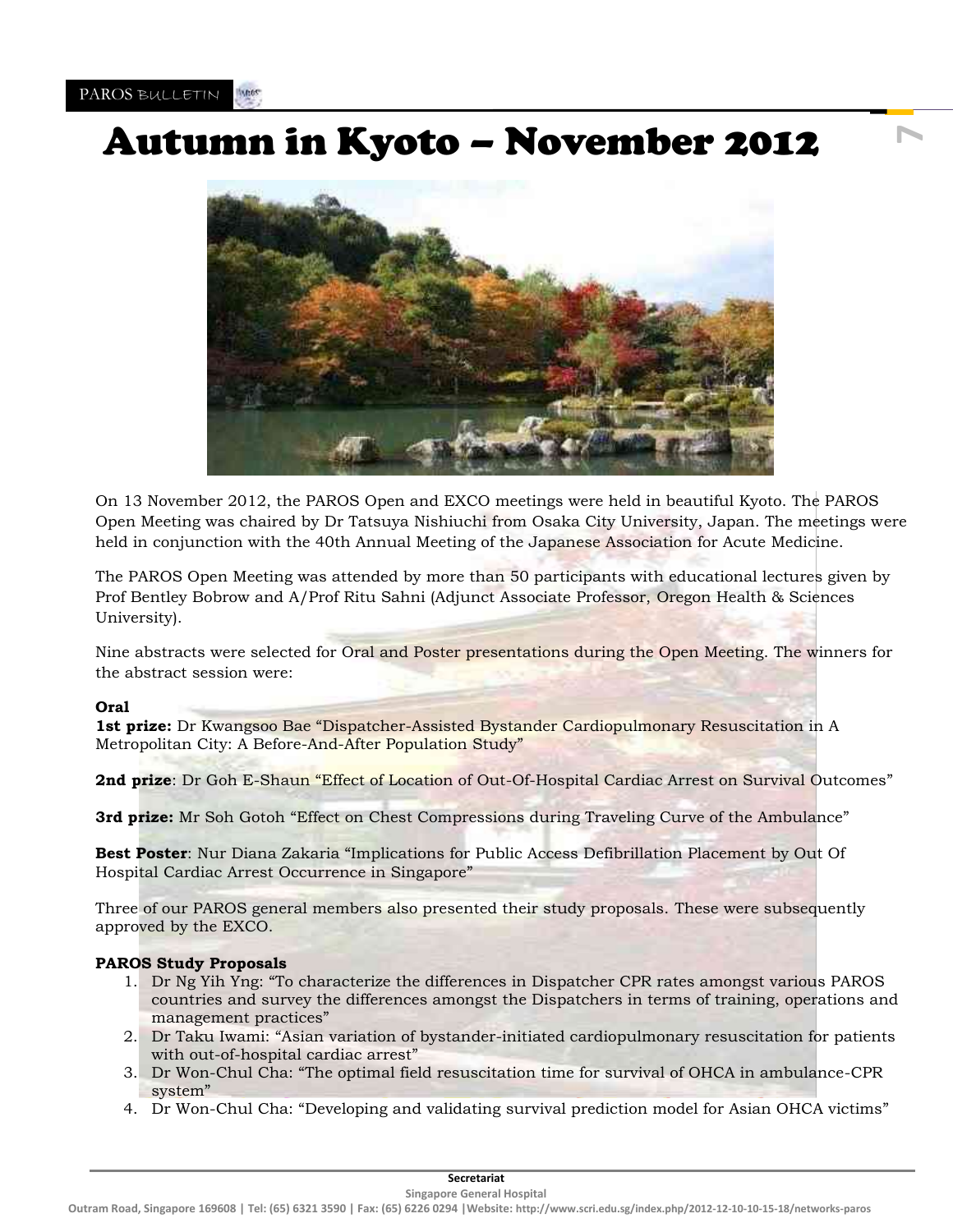

*PAROS EXCO Meeting at the Kyoto International Conference Centre*



*Attendees at PAROS Open Meeting*



*First prize winner, Dr Kwangsoo Bae, from Korea, of the Oral abstract session* 



*A wonderful traditional Japanese dinner arranged by Prof Tanaka.* 



*Mr Soh Gotoh presenting his abstract: "Effect on Chest Compressions during Traveling Curve of the Ambulance"*

**8**

**Secretariat Singapore General Hospital**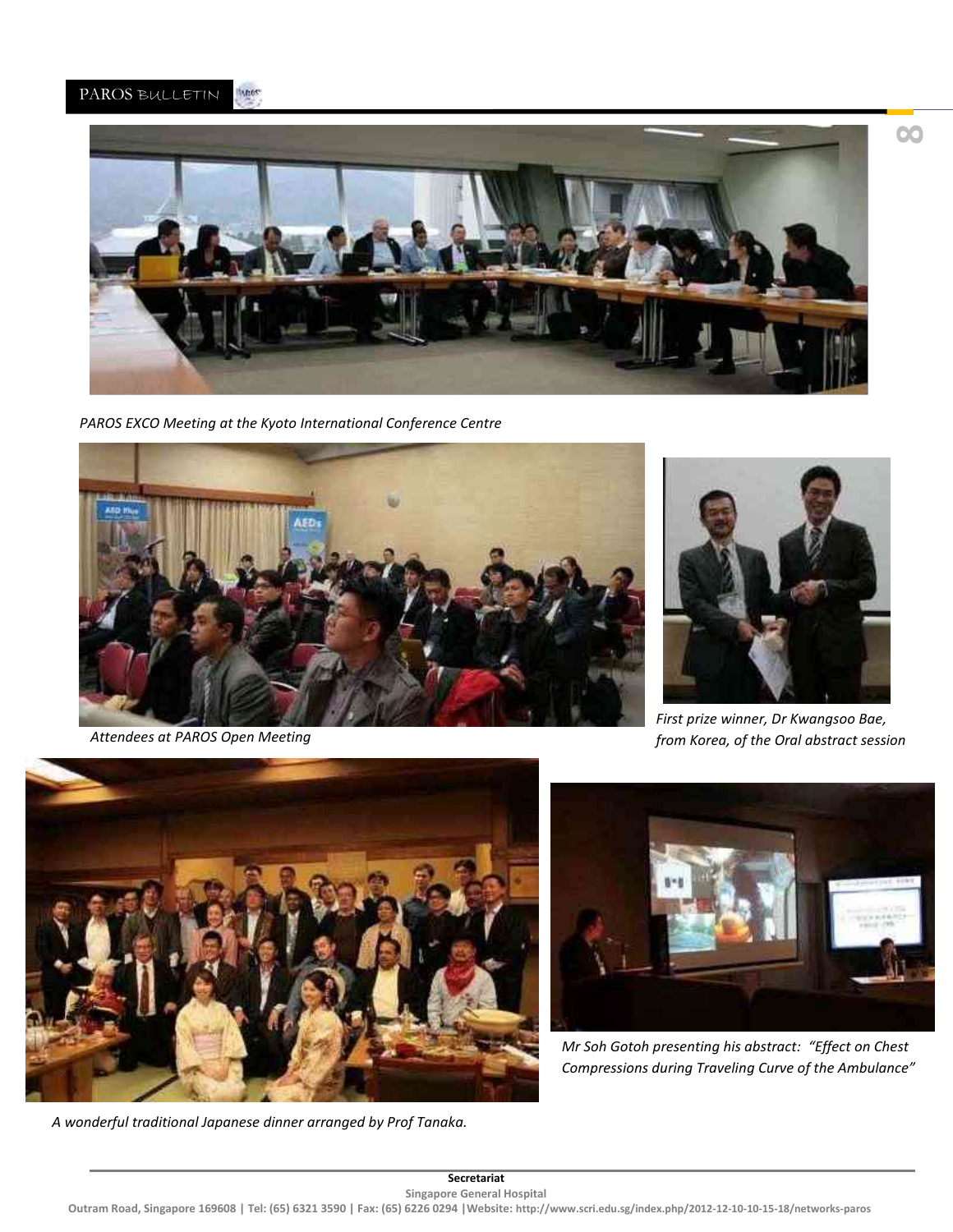## 2nd EMS Asia in Singapore – April 2013

**9**



On 7 April 2013, the second EMS Asia was held at Khoo Teck Puat Hospital in Singapore, in conjunction with the Society for Emergency Medicine in Singapore Annual Scientific Conference. The conference was attended by approximately 350 participants from Singapore and all over the world (Australia, United Kingdom, Turkey, Thailand, Malaysia, China, Taiwan, Japan, Korea, Qatar, etc.). The day started off with a plenary talk by Prof Bobrow on "Seamless Community Based Approach to Increasing OHCA Survival". This was followed by two tracks themed "System Based Approach to EMS" and "Cutting Edge Clinical Issues in EMS". Many of our PAROS members who are renowned experts in the field of EMS gave engaging lectures such as "Dispatcher-assisted CPR: What are the barriers", "How to set up a National Trauma System", "Innovation in Paramedic Training", etc.

After the morning round of lectures was the EMS Asia abstract session. More than 20 abstracts were submitted; 7 authors were selected to give oral presentations of their abstracts, 13 were selected for poster presentations.

The winners for the abstract session were:

### **Oral**

**1st prize**: Dr Eui Jung Lee "Outcome of Mild therapeutic Hypothermia in Out-of-hospital Cardiac Arrest: A Nationwide retrospective Analysis"

**2nd prize**: Prof Hideharu Tanaka "Dispatcher Assist CPR instruction –Is it effective? Five year nationwide analysis in Japan"

**3rd prize**: Dr Kim Joo Yeong "Modified Minimally Interrupted Cardiac Resuscitation Protocol and Outcomes after Out-of-Hospital Cardiac Arrest in a Metropolitan City; a Preliminary Report"

### **Poster**

**1st prize**: Mr Takahiro Hara "Effectiveness of Chest-compression only CPR Manikin for School Environment"

**2nd prize**: Dr Marrie Vyne C. Shakya "Burden of Road Traffic Crash in the Philippines"

**3rd prize**: Dr Joy Quah "National Population Based Survey on the Prevalence of First Aid, Cardiopulmonary Resuscitation And Automated External Defibrillator Skills In Singapore"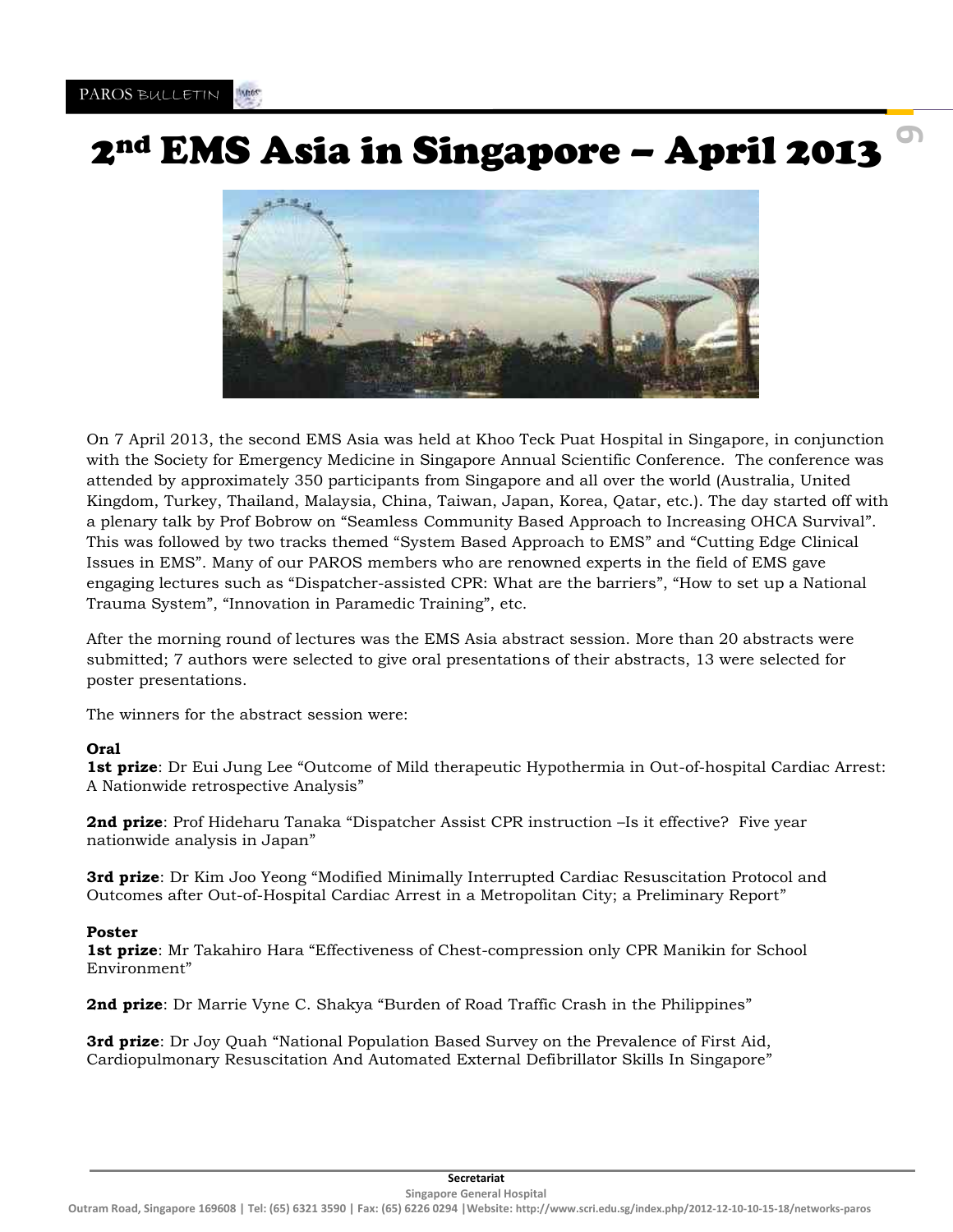#### PAROS BULLETIN **Mies**

Two of our PAROS members also presented their study proposals. These were subsequently approved by the EXCO.

### **PAROS Study Proposals**

- 1. Dr Michael Chia: "Characteristics and Outcomes of Young Adults who suffered an Out-of-Hospital Cardiac Arrest (OHCA)"
- 2. Dr Sang Do Shin: "Place-Provider Matrix and Time Interval to Initiation of Cardiopulmonary Resuscitation and Defibrillation After Out-of-hospital Cardiac Arrest"
- 3. Dr Sang Do Shin: "Resuscitation Time Interval at the Scene and Outcomes after Out-of-hospital Cardiac Arrest in PAROS Communities"

At the conference, Asian EMS Council conferred its very first Asian EMS Awards (supported by Lifeline Foundation) to individuals/ institutions with significant contributions (e.g. influencing policy changes, innovations in EMS, etc.) to the development of EMS in Asia. Three awards were given at this ceremony. They were:

- 1. Asian EMS Lifetime Achievement Award- conferred to Prof V. Anantharaman from Singapore
- 2. Asian EMS Individual Achievement Award- conferred to Prof Hideharu Tanaka from Japan
- 3. Asian EMS Institutional Achievement Award conferred to ANGELS from India

PAROS and Asian EMS Council also held their second EXCO election for the new term.

After a long day of meetings and lectures, PAROS members and EMS Asia faculty were in for a sumptuous treat at a seafood restaurant (supported by PhysioControl) at Singapore Flyer. After a fulfilling dinner, members took a ride on private capsules on the Singapore Flyer (supported by VidaCare) to enjoy the beautiful night scene of Singapore.



*A/Prof Marcus Ong welcomed participants to EMS Asia 2013.*



*Plenary talk by Prof Bobrow* 



**10**

*It was a full-house for the EMS Asia tracks.* 



*"Research for Paramedics" lecture by Dr Patrick Ko from Taiwan* 

**Secretariat Singapore General Hospital**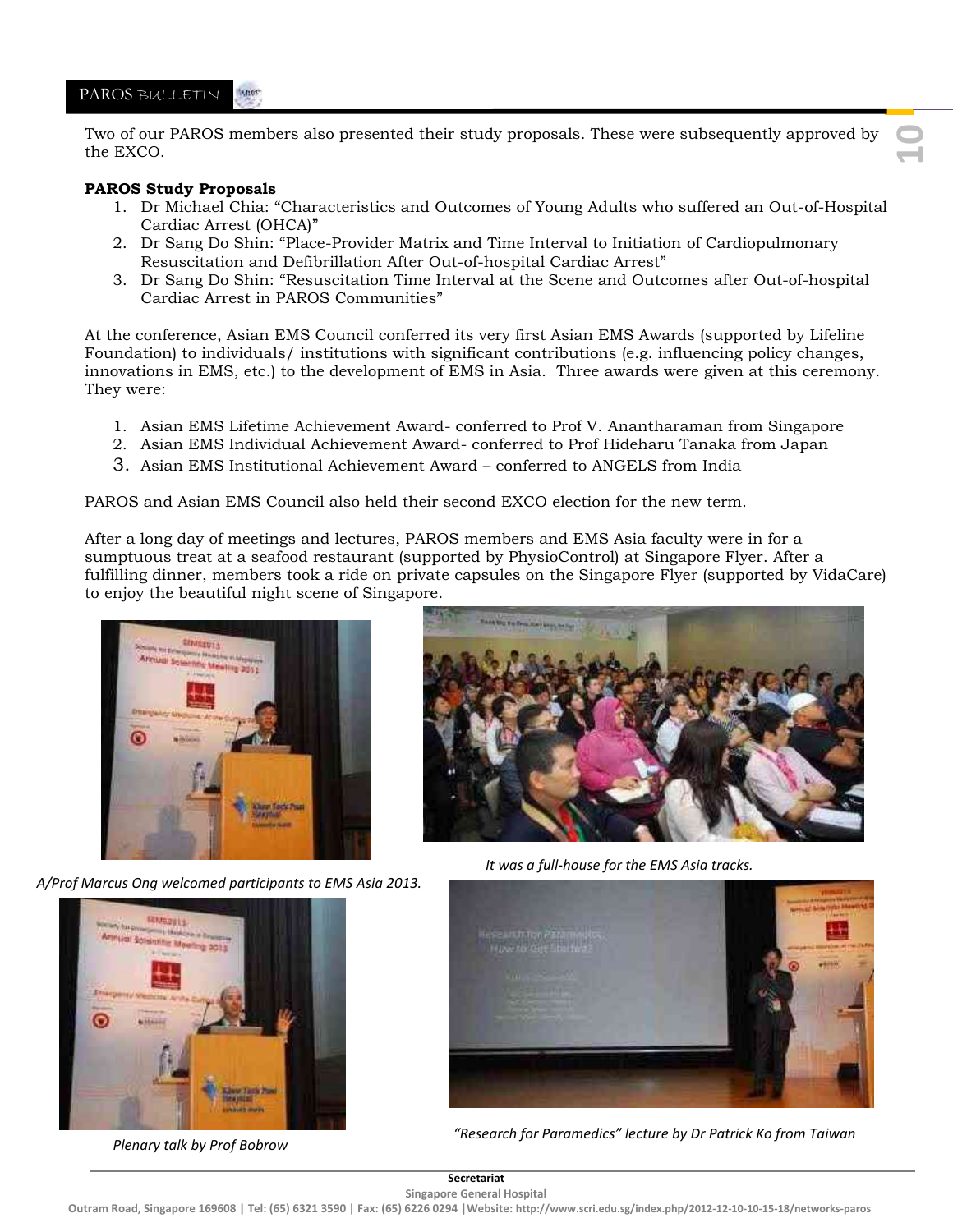#### Weer PAROS BULLETIN



*Our poster judges hard at work. From left: Dr Kuo Chan-Wei from Taiwan, Dr Nalinas Khunkhlai from Thailand, Dr Bryan McNally from USA* 



*First prize winner of the EMS Asia Oral abstract session, Dr Eui Jung Lee from Korea, presenting his abstract.* 



*First prize winner of the EMS Asia Poster abstract session, Mr Takahiro Hara from Japan, receiving his award.* 

*The Asian EMS awardees. 2 nd from right: Prof V. Anantharaman, 3rd from right: ANGELS representative, 4th from right: Prof Hideharu Tanaka* 



*Dr Subroto Das from India giving an introduction to the inaugural Asian EMS awards.* 





*Group photo with the EMS Asia faculty, PAROS members, and guests after a scrumptious dinner at Singapore Flyer* 

**Secretariat Singapore General Hospital**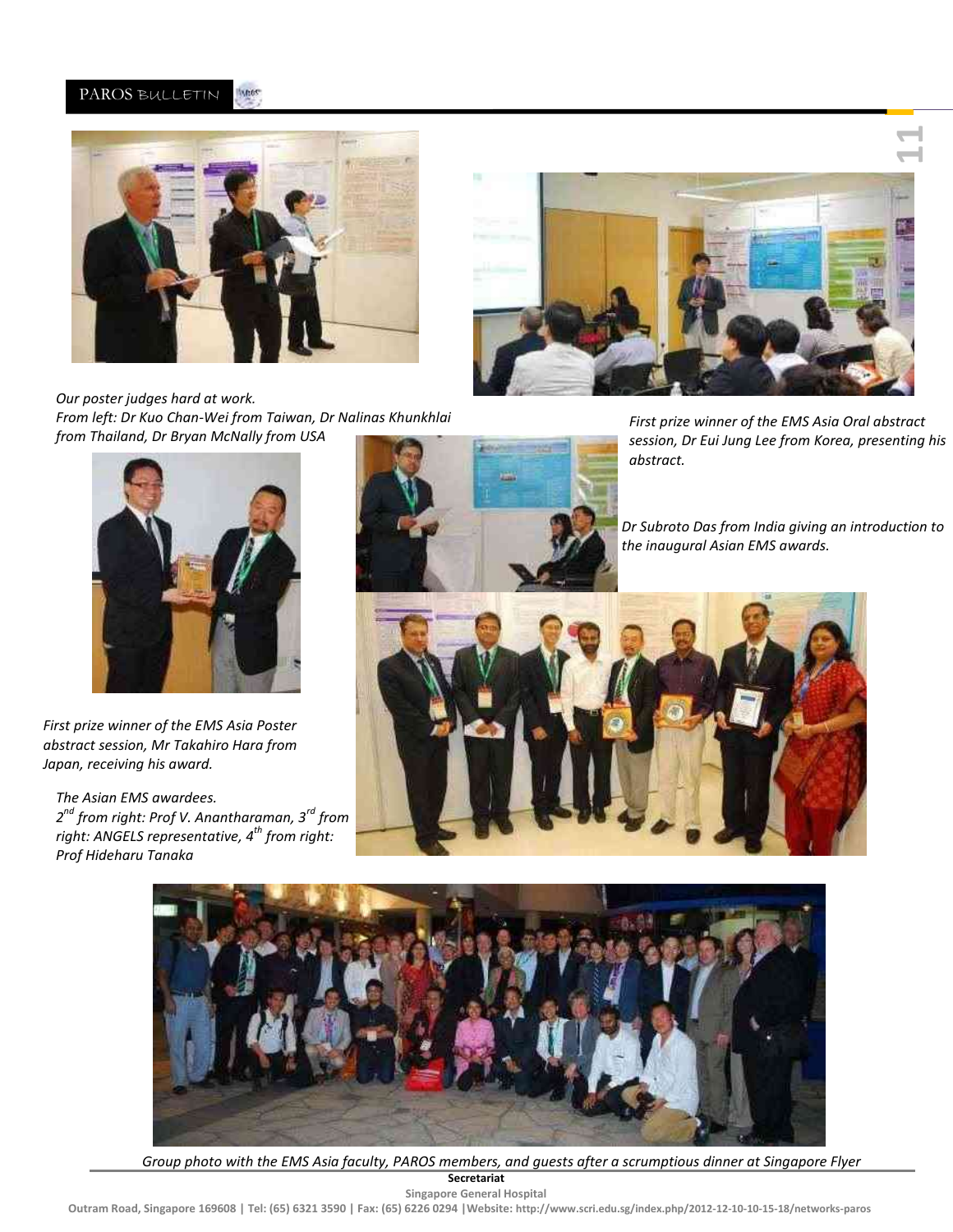#### PAROS BULLETIN **Mies**



## UPCOMING EVENTS





*Photo from Dr Bryan McNally* 

## KOREA-20- 23 August 2013

20 Aug – Asian EMS Council East Asia Chapter meeting

21 Aug – PATOS, PAROS and Asian EMS Council meetings and dinner

22 Aug – EMS Dispatcher Course/ Korean Council of EMS Physicians Summer Symposium workshops

23 Aug - Korean Council of EMS Physicians Summer Symposium

## Tokyo, Japan-21- 25 October 2013

- 21 Oct EMS Leaders & Medical Directors Workshop and Dinner
- 22 Oct EMS Dispatcher Course & PAROS meeting/ dinner

23 Oct – ACEM main conference, Asian EMS Council meeting/dinner

24-25 Oct – ACEM main conference 2013



*Photo from Dr Subroto Das* 

## Goa, India-16 - 19 October 2014

16-17 Oct – Pre-conference workshops

18 -19 Oct – EMS Asia 2014 main conference

Please go to http://www.conference.emsasia.org/ for updates on the conference

**Secretariat Singapore General Hospital**